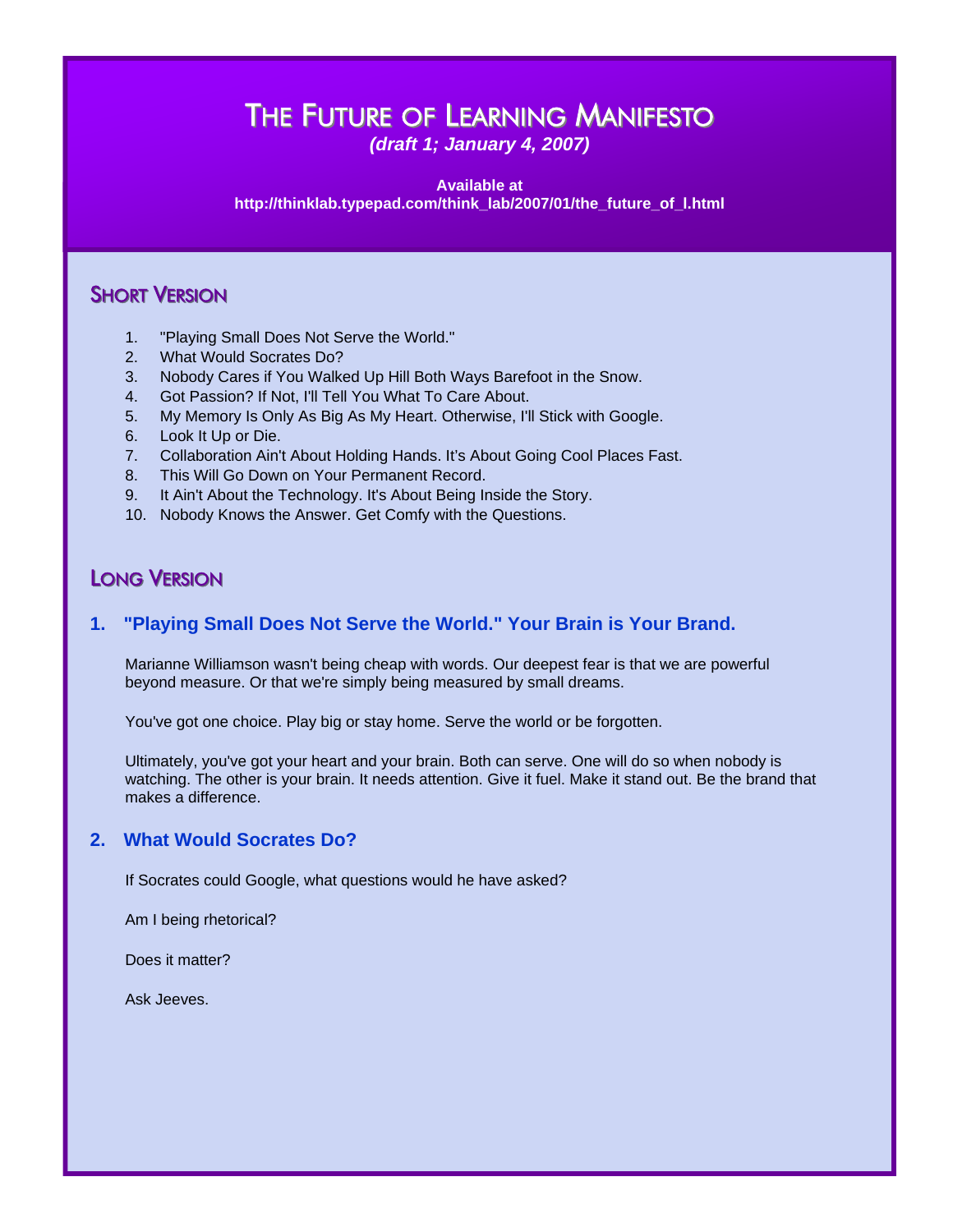## **3. Nobody Cares if You Walked Up Hill Both Ways Barefoot in the Snow and Could Diagram a Sentence.**

I get it. You were a noble student of the highest caliber 'back in the day' before text messaging and cell phones and this wacky Internet business. You were a fine speller, you kept your notebook neatly on your desk, and you always answered something "above average" with your hand politely raised in the air. You memorized the multiplication tables all the way to 12, you studied Latin (and its *sus scrofa domesticus*-Latin brother), and you believed Sputnik was the cat's meow. You had neat penmanship, you knew all the dates of all the battles and all the dead people, and you kept a glorious stash of index cards with obscure library resources neatly bound by a rubber band.

And if you're dead set on helping me master 'your past', please realize I'm going to need a nap. And something to fidget with. And a bus token to get to my job down at the buggy whip factory where I'll be standing at the front of the line.

Or, you can help me prepare for my future. Your choice.

#### **4. Got Passion? If Not, I'll Tell You What To Care About.**

I have a right to bitch about this class only if I have a dream I can articulate and am willing to put my life on the line for it. Otherwise, I might as well color between the lines, sit up straight, and take great notes.

And get out to recess on time.

Keep in mind, I may be young so I may have a hard time with that "r-tickle-a-shun" thing. That's your job. Give me the words. Give me the tools. Give me the examples. And then get out of my way.

But the second you see my passion start to go from curious lit match to smoke-jumper forest fire, stop giving me handouts and worksheets and become my Jerry McGuire.

#### **5. My Memory Is Only As Big As My Heart. Otherwise, I'll Stick with Google.**

I could memorize your facts, but I got Google for that.

Yeah, completely outsourced my entire "traditional fact memorization" protocol to this upstart search engine. Yeah, like a library, 'cept that there ain't no dust and much, much bigger. Yeah, it's not perfect, but I'm not going on Jeopardy, either. Yeah, there isn't a librarian holding my hand, but then again I need answers now. Not after a lecture on the Dewey Decimal thinga-ma-bob.

Sure, I'll do that memorize thing for you. Just one catch. Tell me a story.

Seriously. Put away the chalk. Get out from behind the podium. Look me in the eyes. Reach deep into my gut. Massage my heart. Get the hairs on the back of my neck to stand up. Get me to tell the flavor of clouds. Tell me to close my eyes and go somewhere bold.

I'll remember anything you tell me. Swear it.

#### **6. Look It Up or Die.**

It's old skool but sometimes remind me to look it up. Or die.

But don't stop there. Don't pat yourself on the back quite yet. I may be pretty quick on the Google or the Wikipedia, but I have no idea how to make sense of what I'm finding. That's your job.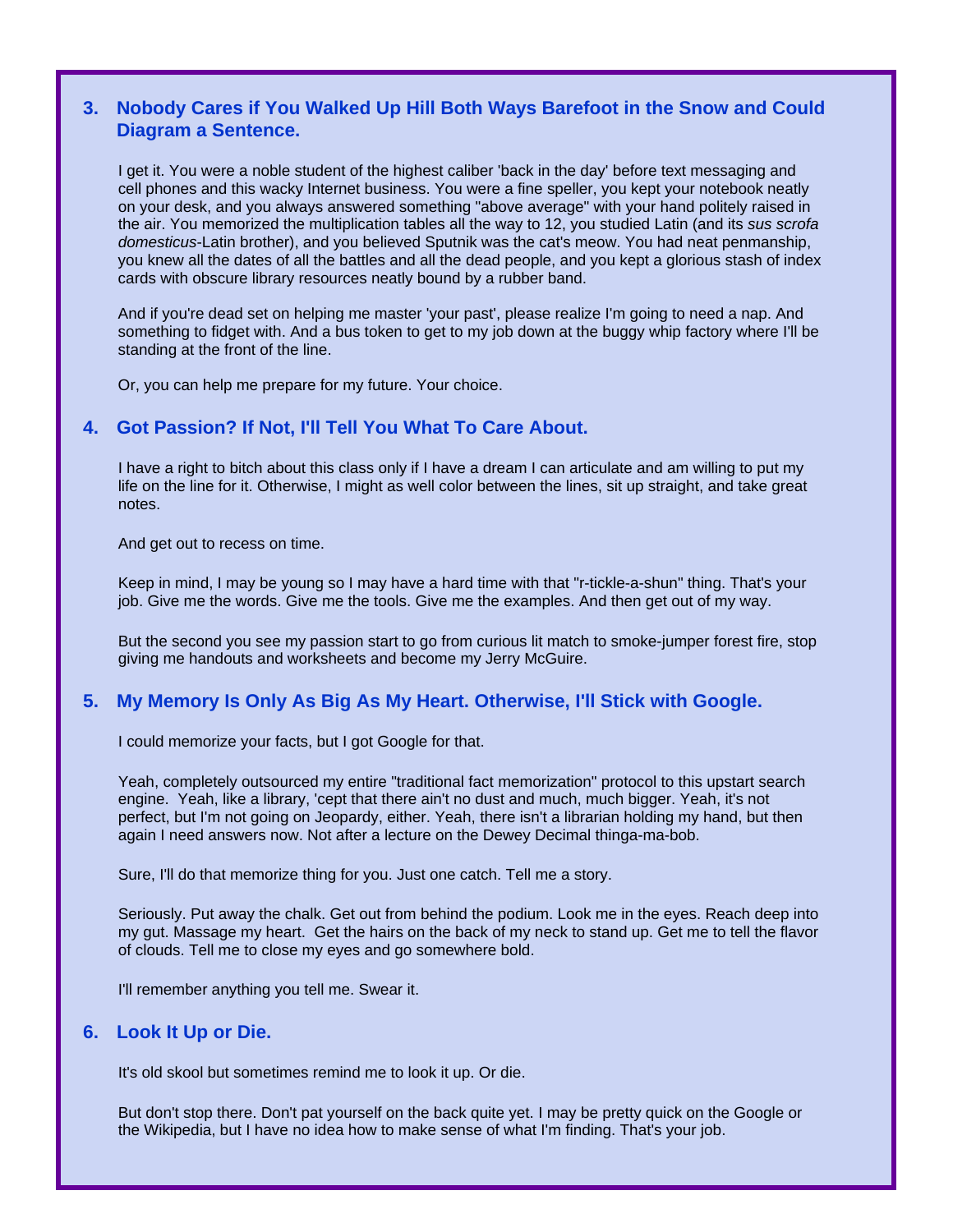Back in the day, if it was in a book, you taught me how to write down some copyright details on a note card. But things got funny on the way to the Internet forum. Facts don't just come in books anymore, and I need more than copyright details to help me make sense.

Are you teaching me to think? Or just to take notes?

And one day when you're nowhere to be found and I got a kid with a fever and he's vomiting and its 3am and I got 15 minutes to figure this crazy thing out, I got Google. And I need to know NOW what will keep my kid alive and what will instead send us over the edge.

Can you do that? 'Cause that's one part of my future and I won't have time for index cards.

### **7. Collaboration Ain't About Holding Hands. It's About Going Cool Places Fast.**

How big is my classroom? 4 walls or the horizon line?

I need friends. And fast.

Don't get sucka-punched by all the 'flat' earth hype. You're excited because someone in a foreign country leaves a comment on your blog. Really? Really? Seriously? Sure, it's sexy to suddenly be in cahoots with someone in Bangladesh and Minneapolis at one time, but I was born in that world 2.0 so I'm kinda used to it. Yeah, I get that you were born before things got interesting, but your digital immigrant accent is making it hard for me to understand you, and harder for me to remain relevant.

And I'm kind of selfish when it comes to my future vs. your past.

So, please stop making this so Friedman-esque and suggesting I need more math so my job isn't outsourced to Calcutta one day. And I ain't got time for your geek blog-penpal moment, either.

What I need is a network. And yesterday-fast.

Are you helping me get networked? Are you helping me become one talented hombre when it comes to partnerships and brainstorming with a team and finding talent when I need it and learning how to step up big as a leader and then slide seamlessly into the role of teammate and be the go-to guy on 20 projects at one time? Are you helping me build and position my brand? Are you helping me be relevant? At all?

Are you making sure I'm going cool places? And fast?

#### **8. This Will Go Down on Your Permanent Record.**

You used to worry about the manila folder. Then things really got interesting.

Today you worry about filters and predators and firewalls and the MySpace boogeymen. Okay, I want to be safe. And I appreciate you wanting me to be safe. I just don't want to live in a locked box in the process.

So, maybe it's time we had a sit-down and talked about the 'how-to' strategy for social networking. What? Oh, I mean blogging. What? Yeah, like a diary. Sort of.

Instead of shutting off every virtual connection I have with the world once I step onto campus, why don't you teach me how to 'blog smart'? Why don't you bring in some CEO's into the classroom to talk about the really 'great' kid they almost hired, until they Googled her and found those clever spring break shots from Padre Island? Why don't you get a MySpace account and come see what I'm writing, even if it p\*\*\*es me off at the moment? Why don't you make me agile, rather than weak?